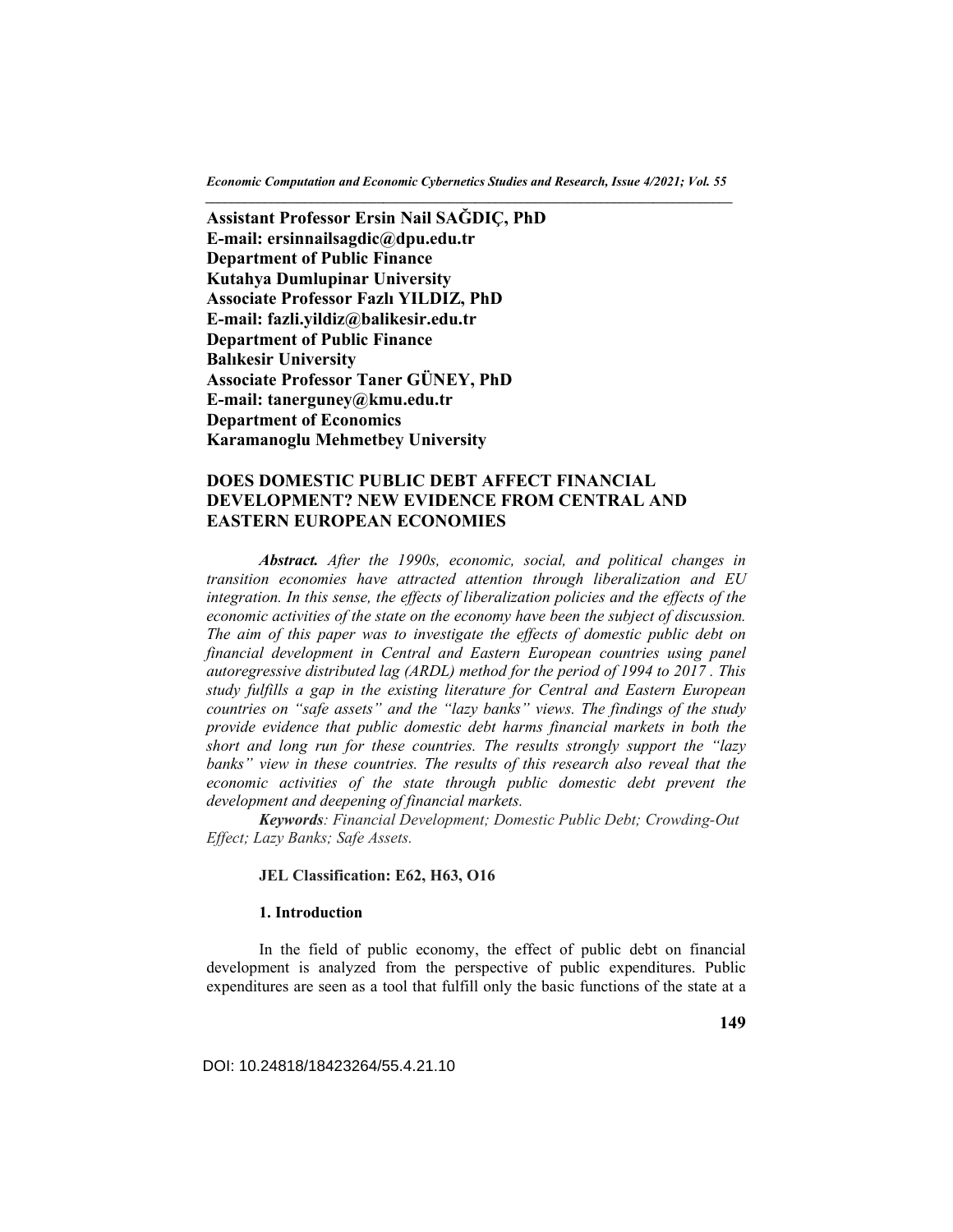minimum level in the field of the economy until the 1929 Great Depression, with the effect of the classical economic view. Public expenditures have been ignored in economic policies because the view that the economic activities of the State should be at a minimum level within the "neutral state" approach was accepted in this period. After the Great Depression of 1929, the importance of public expenditures in economic and social policies gradually increased. Public expenditures have become not only a dynamic for economic growth but also an important tool in policies, such as realizing the distribution of income and wealth, ensuring equivalence in the balance of foreign payments, and ensuring economic stability. However, from the 1930s to the 1980s, states failed to use public expenditures effectively. While using this tool, the State started to act like a private company in the economy This situation both harmed the private sector and slowed the development of technology and innovation.

\_\_\_\_\_\_\_\_\_\_\_\_\_\_\_\_\_\_\_\_\_\_\_\_\_\_\_\_\_\_\_\_\_\_\_\_\_\_\_\_\_\_\_\_\_\_\_\_\_\_\_\_\_\_\_\_\_\_\_\_

As of the 1980s, the economic intervention of the State has been significantly reduced again with Reagan policies (*Reaganomics*) in the United States and Thatcher policies (*Thatcherism*) in the United Kingdom. Also, the view that economic crises, such as the 1973 Oil Crisis, were the main cause of inflation rather than the positive effect of public expenditures came to the agenda again. In this period, Milton Friedman, one of the pioneers of the Monetarist view, put forward the "Crowding-out effect" view. The crowding-out effect argues that financing public expenditures, through borrowing or printing money, causes high interest rates (Aschauner, 1989; Wang, 2005). Increasing interest rates will reduce the national income level by negatively affecting private-sector investment expenditures, consumption expenditures, exchange rate, and export level (Ersoy, 2012). It mainly focuses on the fact that the State, should play a role in the efficient distribution of resources and capital; this is also the aim of this study. In other words, without intervening in the market, the State should be an important intermediary on the financial markets, or that it should play a regulatory role (Janda and Kravtsov, 2017). In this way, both the negative effects of crowding out on the economy will decrease and the level of financial development will positively affect other economic areas.

With the rapid liberalization and EU integration after the 1990s, economic, social, and political changes have also started rapidly in Central and Eastern European countries. Therefore, the economic structures of these countries have attracted attention in the literature. The main question here is this: How did the integration and liberalization process affect the economies of these countries? Indeed, the financial development of these countries is low compared with other developed countries. On the contrary, the public debt levels of these countries were higher than other countries. This situation is explained in detail in the next section. Apart from its political reasons, in this way, the states try to achieve their primary goals such as increasing savings, ensuring growth and development. However, how this process affects other areas of the economy has become an essential area of research. The main objective of this study is to try to answer these questions by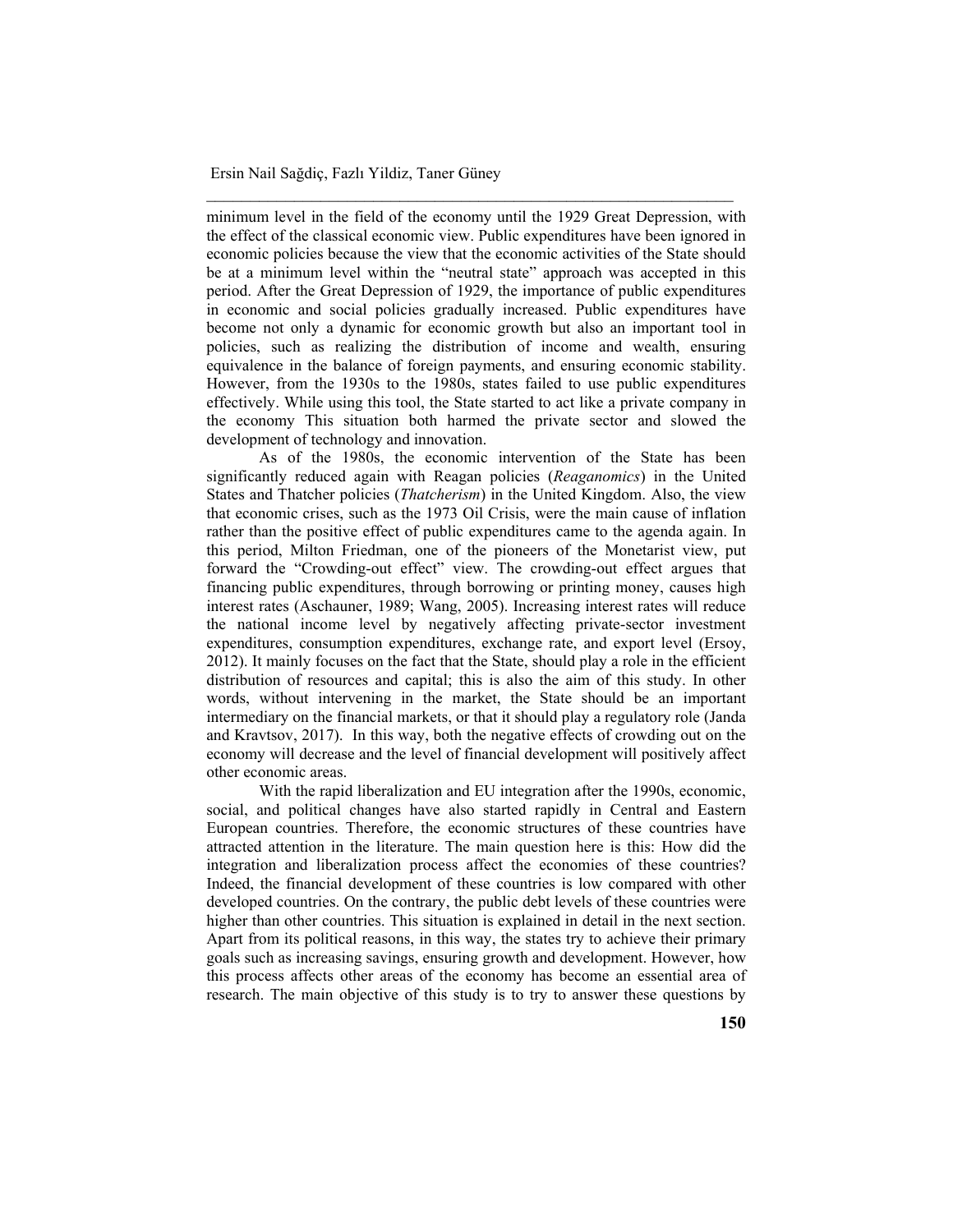considering both the empirical and theoretical literature. For this purpose, despite the integration and liberalization policies, the effect of government debt on financial developments has been investigated in both the short and long term. With this aim, this paper examines the effects of public domestic debt on financial development in Central and Eastern European countries (Bulgaria, Croatia, Czechia, Estonia, Hungary, Latvia, Lithuania, Poland, Romania, Slovak Republic, and Slovenia) by using the panel ARDL method.

The study makes important contributions in several aspects of the existing literature. First of all, the lack of empirical study on the subject for these countries makes this study significant. Further, with this study, the short- and long-term coefficients and the direction of the impact of public domestic debt on financial development were determined on a per-country basis. Lastly, this study is also expected to make a significant contribution in determining the effect of the government's public debt policy implementation results on financial development for transition economies. This paper is structured as follows. Section 2 introduces the basic features and development of the financial development and public domestic debt for these countries. Section 3 presents the theoretical framework and an overview of literature. Section 4 explains the data and econometric methodology. Section 5 presents the empirical findings and discussion. Finally, Section 6 concludes the paper and draws policy implication in light of the empirical findings.

# **2. Features of the Financial Development and Public Domestic Debt for Central and Eastern European Countries**

The socialist system, which continued its rule until the end of the 1980s, came to end with the collapse of the Berlin Wall separating socialist East Germany from capitalist Federal Germany. Countries continuing their economic activities in the socialist system evolved into a free market and capitalist order in the following period. These countries are characterized as economically and socially transition economies. The countries of Bulgaria, Croatia, Czechia, Estonia, Hungary, Latvia, Lithuania, Poland, Romania, Slovak Republic, and Slovenia, which are included in the sample of the analysis conducted in this study, have all experienced this process. The role of the State in the development of the free market economy and financial markets, which gained momentum especially after the 1990s, has been both a curiosity and an important research area. The following questions were put forward: What is the level of development in financial markets with the transition to a free-market economy in these countries? How has the development of financial markets affected other areas of the economy? What is the level of State intervention in the economy? How does this intervention affect the economy? However, the focus of this study is to answer to what extent the implementation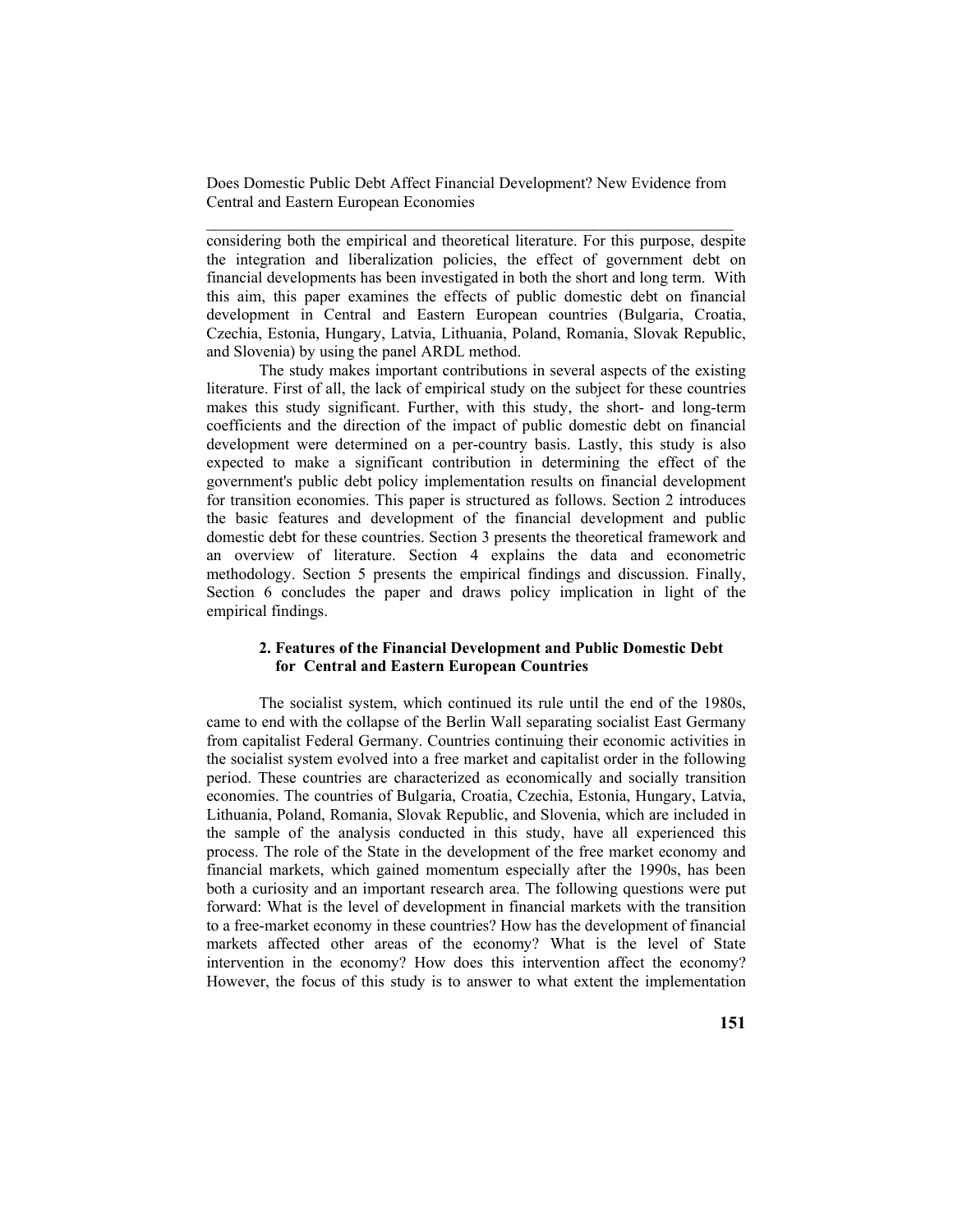results of the government's domestic debt policy have short- and long-term effects on financial markets.

\_\_\_\_\_\_\_\_\_\_\_\_\_\_\_\_\_\_\_\_\_\_\_\_\_\_\_\_\_\_\_\_\_\_\_\_\_\_\_\_\_\_\_\_\_\_\_\_\_\_\_\_\_\_\_\_\_\_\_\_

From this point of view, the countries included in this analysis are determined as Bulgaria, Croatia, Czechia, Estonia, Hungary, Latvia, Lithuania, Poland, Romania, Slovak Republic, and Slovenia. With the EU membership of these countries, integration into the free market and capitalist order has accelerated. Except for Slovenia, the national income classification realized by the World Bank for most of these countries remained at the lower middle-income (LM) and upper middle-income (UM) levels until 2005. From these countries, Romania reached the upper middle-income level in 2020. Figure 1 and Figure 2 show the course of the financial development index with the variable domestic bank credit to the government as a percent of GDP, which represents the public debt in these countries.



**Figure 1. Credit by domestic money banks to the government (of GDP%)** 

In Figure 1, public debt levels in the Central and Eastern European economies within the scope of this study are included. The figure shows the ratio of credit by the domestic banks to the government to GDP for the period between 1994 and 2017. Considering the average of the period 1994 to 2017, the country with the highest public domestic debt among the countries is Croatia with 18%, and the country with the lowest public debt is Latvia with 3%. The public debt ratios of the countries compared with the average between 1994 and 2017, from the highest to the lowest, are as follows: Croatia, 18%; Slovak Republic, 15%; Hungary, 15%; Poland, 14%; Slovenia, 13%; the Czechia, 12%; Estonia, 11%; Lithuania, 11%; Bulgaria, 11%; Romania, 9%; and Latvia, 3%. Grosu et al. (2021) showed that only a few of these countries have pursued sustainable public debt policies. Considering the period of 1994 to 2017, the countries whose public debt level decreased from 1994 to 2017 are Bulgaria, Estonia, Romania, Slovak Republic, and Slovenia. Public domestic borrowing mainly depends on the economic structure of countries, such as financial development levels, debt structures, inflation, and so on.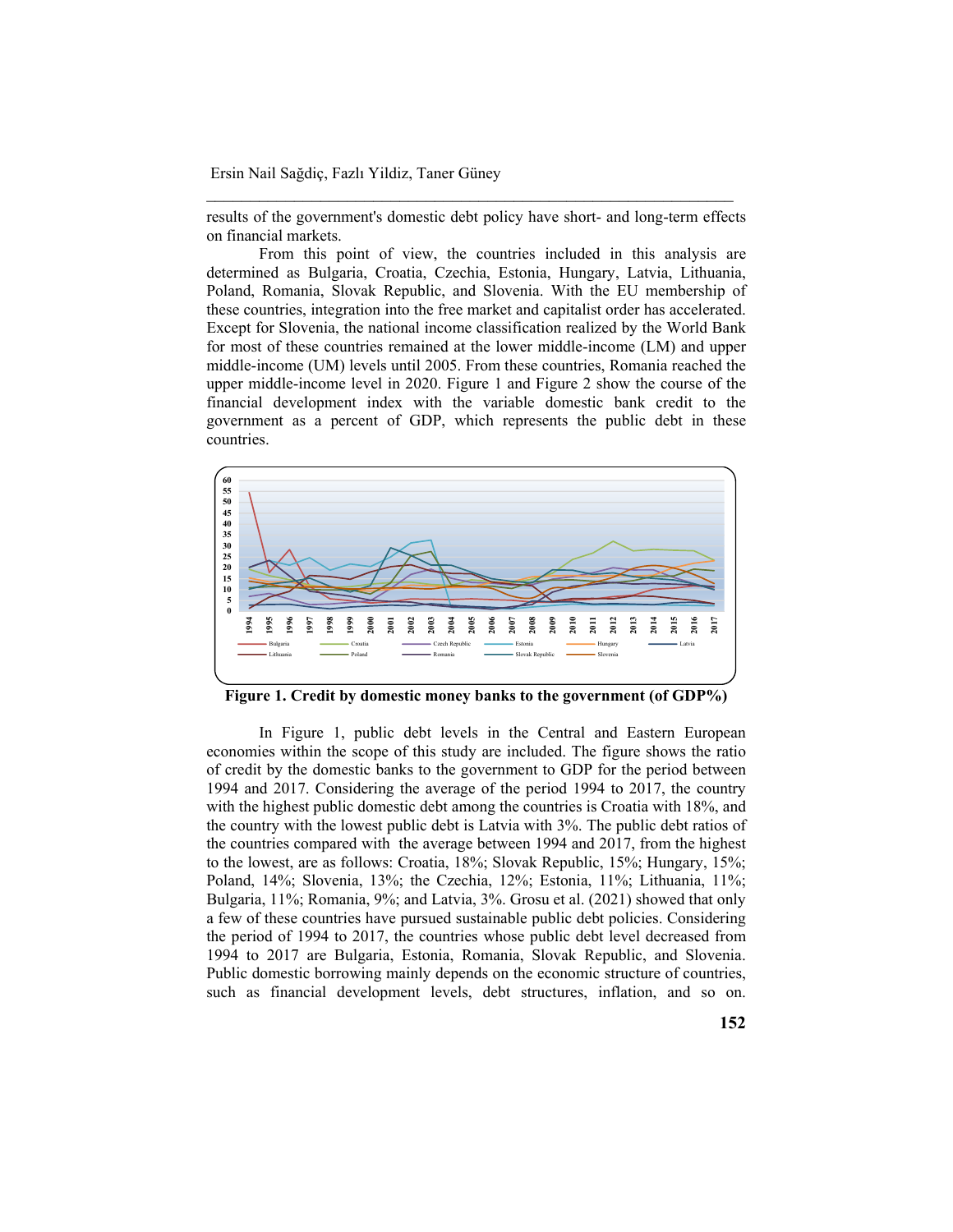However, it also varies politically in many countries. Therefore, public debt differs in developed countries. For example, considering the average of 1994 to 2017 according to the World Development Indicators data, public debt was 33% in Belgium, 9% in Denmark, 17% in France, 30% in Germany, 7% in the United States, and 3% in the United Kingdom. Although these rates vary according to the economic policies of developed countries, the public domestic debt ratios of the countries included in this research are generally at a high level.



**Figure 2. Financial Development Index**

Figure 2 shows the financial development index of the countries for the period between 1994 and 2017. In transition economies that have adopted the free market economy since the early 1990s and accelerated this process with EU integration, the financial development index has continuously increased. In the period from 1994 to 2017, the country with the least increase is Slovenia with 15%, and the country with the highest increase in Latvia with 199%. During this period, the average rate of increase of the countries is 73%. When the financial development index is evaluated based on countries, the average of countries for the period 1994 to 2017 is as follows: Slovenia, 46%; Hungary, 44%; Poland, 42%; the Czechia, 41%; Croatia, 40%; Bulgaria, 35%; Estonia, 27%; the Slovak Republic, 26%; Romania, 23%; Latvia, 23%; Lithuania, 21%. It cannot be stated that the financial development levels of these countries, in general, are higher when compared with developed countries. For example, according to the IMF data, the averages for the 1994 to 2017 period are as follows: Belgium, 65%; Denmark, 69%; France, 77%; Germany, 78%; United States, 89%; and the United Kingdom, 86%. The financial development levels of these countries are quite high. It can be stated that the factors affecting the financial development levels of the countries examined in this study should be determined, and economic policies should be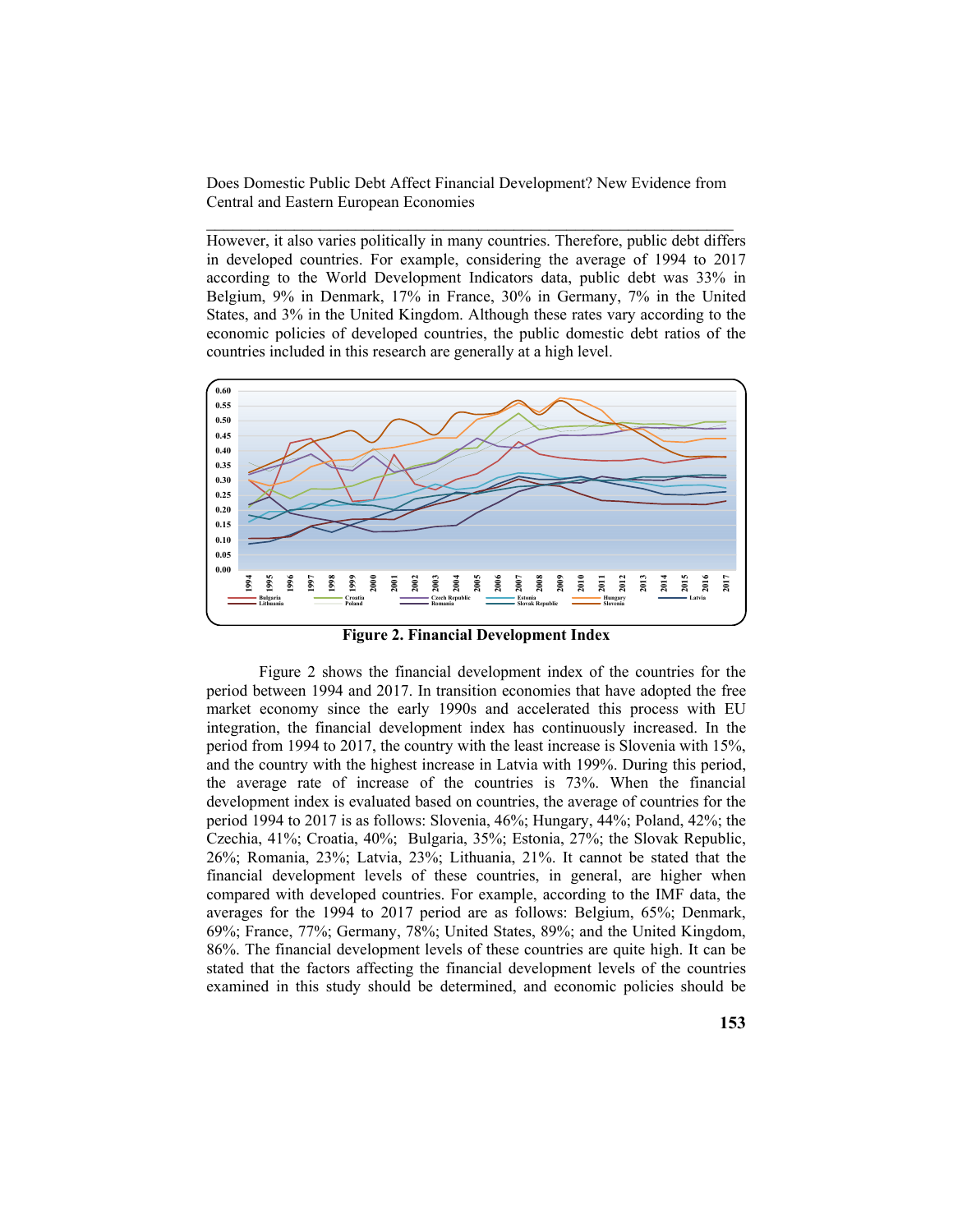designed accordingly. Because Bua et al. (2014) showed that in countries with low financial depth and financial development, public borrowing may have a greater impact on financial development.

\_\_\_\_\_\_\_\_\_\_\_\_\_\_\_\_\_\_\_\_\_\_\_\_\_\_\_\_\_\_\_\_\_\_\_\_\_\_\_\_\_\_\_\_\_\_\_\_\_\_\_\_\_\_\_\_\_\_\_\_

# **3. Theoretical Framework and Literature Review**

According to the empirical and theoretical literature, the effect of the State on financial markets will not always be positive through borrowing. The effect of public debt on financial markets is explained by two main views. The first of these is the "lazy banks" view developed by Hauner (2008, 2009) based on the crowding-out effect. The "lazy banks" view argues that the banks' tendency to secure resources causes banks to disrupt their other functions and reduce their desire to develop more risky financial products. The second approach is the "safe assets" view. The "safe assets" view argues that the increases in public debt will positively affect financial development as banks keep secure assets compared with the private sector.

The effect of public expenditures on domestic and external borrowing is based on the fund demand created by the government because of budget deficits and, therefore, the rise in real interest rates because governments frequently resort to public borrowing to finance increased public expenditures. Considering that the level of domestic borrowing is high among the borrowing combinations especially in developing countries, the increase in the domestic borrowing levels of the states causes a decrease in the funds that can be given to the private sector. Therefore, this situation of the private sector, which cannot effectively access available funds, causes a decrease in consumption and investments (Caballero and Krishnamurthy, 2004; Panizza, 2008; Hauner, 2008; Hauner, 2009; Ismihan and Ozkan, 2012). This situation, where real interest rates increase because of public domestic debt and thus investments decrease, is known as the crowding-out effect. According to the crowding-out effect approach, public domestic borrowing adversely affects financial development and the economy for various reasons. Among these reasons are increasing real interest rates, increasing the cost of capital, reducing private investments, decreasing growth and welfare, which adversely affect the private sector credit market, absorb public revenues, negatively affect the sustainability of external borrowing because of the "domestic original Sin" hypothesis, and adversely affect debt service due to debt structure (Guscina, 2008; Abbas and Christensen, 2010; Ersoy, 2012).

This situation is important not only for developing and transition economies but also for developed countries (Kumhof and Tanner, 2005). In the literature, there is the "lazy banks" view put forward by Hauner (2008, 2009) that supports the crowding-out effect. Indicating the main effect of public debt on financial markets, "lazy banks" argues that the banks' tendency to secure resources will cause the banks to disrupt their other functions and reduce their desire to develop more risky financial products (Emran and Farazi, 2009). In this case, the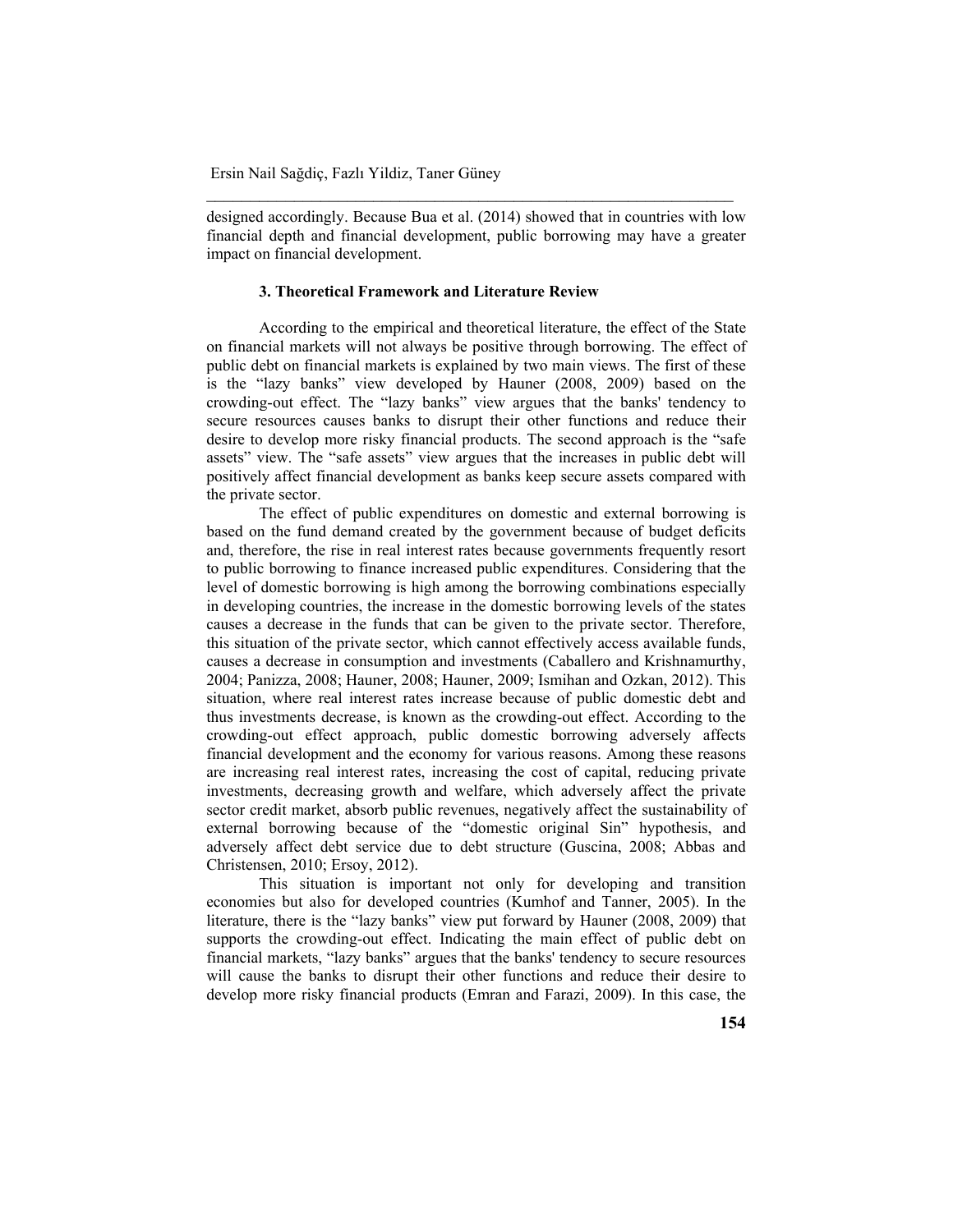banking sector and, therefore, financial development are negatively affected. In addition to these two main effects, the fact that banks tend to use government bonds instead of private-sector loans because of their liquidity advantage in high inflation periods supports the lazy banks' view (Sekmen et al., 2020). Besides the lazy banks' view, the main arguments of those who oppose public domestic borrowing are the crowding-out effect, the risky nature of public domestic borrowing, and the negative effect of cost inefficiency of public domestic borrowing on banks (Ersoy, 2012). Remember that the lazy banks view stems from the funding of the financial system to meet the financial needs of the State. The positive effect of public borrowing on financial markets is explained by the "safe assets" view. The safe assets view argues that increases in public domestic debt will positively affect financial development as banks keep secure assets compared with the private sector. Government bonds are a safe asset in the financial sector for developing countries and transition economies (Kumhof and Tanner, 2005). In this way, the financial risks of domestic banks will decrease, and the overall speed of financial development will increase. Many studies in the literature defend this view because of various factors. These factors are, for example, public domestic borrowing instruments facilitate banks' lending potential, increase investments, increase total factor productivity and investment efficiency, provide liquidity to the system, reduce the informal economy by recording economic activities, and provide infrastructure for derivatives markets. It can also be added to this list that it sets a benchmark for prices in private-sector bond markets, increases household savings, and increases the tax base because of all these developments (Kumhof and Tanner, 2005; Ersoy, 2012). Apart from other positive developments in the economy through public domestic borrowing, it is argued that the increase in the profitability of banks increases the willingness of banks to offer loans to the financial system (Kumhof and Taner, 2005). In this case, financial development will be positively affected.

Although empirical studies in the literature are limited, pioneering studies were carried out by Hauner (2008, 2009). In these studies, Hauner (2008) found that public domestic debt negatively affects the banking sector performance in developing countries. The findings of Hauner (2009) in his study on 73 middleincome countries support the "lazy banks" view put forward by him. It has been revealed that the loans given by banks negatively affect the profitability, efficiency, and financial development of banks. Kumhof and Taner (2005) found that public debt is preferred as a safe option in developing countries where institutional and legal infrastructure is weak, but this preference negatively affects the financial system. When empirical studies are evaluated in general, many studies determine the negative effect of public domestic borrowing on financial development (Christensen, 2004; Ersoy, 2012; Altaylıgil and Akkay, 2013; Mun and İsmail, 2015; İlgün, 2016). Nevertheless, some studies determine the relationship between public debt and financial development positively. For example, Kutivadze (2011)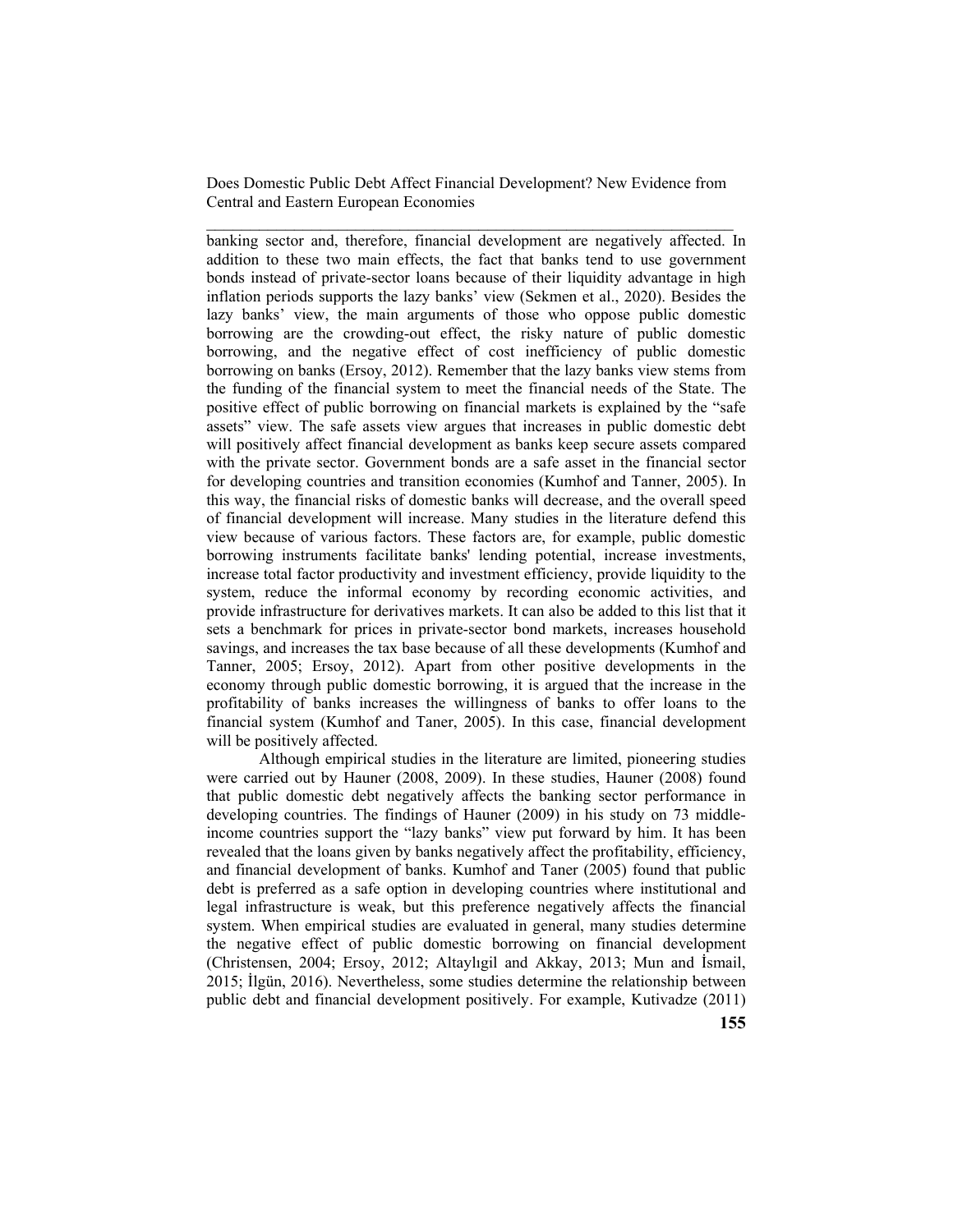and Sekmen et al. (2020) found that public domestic debt positively affected financial development. The results obtained in these studies support the safe assets view. Although the financial development variable is not used in some studies, the effects of public borrowing on the amount of credit provided by domestic banks and the crowding-out effect caused by public borrowing have been examined (Emran and Farazi, 2009; Caballero and Krishnamurthy, 2004; Bua et al., 2014; Ismihan and Ozkan, 2012; Anyanwu et al., 2017). In recent years, there has been an increasing amount of literature. Kabir and Flath (2020) determined the negative impact of public debt on financial development, whereas Sekmen et al. (2020) reached the opposite conclusion. Moreover, the number of studies that reveal the relationship between public debt and financial development based on EU countries is very limited in the literature. Janda and Kravtsov (2017) analyzed the effects of public debt on financial development and banking for 26 Central and Eastern European countries between 1995 and 2014 using panel data analysis. The results of the study show that public domestic debt has a positive effect on banking performance in the short term and harms the loans extended to the private sector in the medium and long terms. The results of the abovementioned studies reveal that the relationship between public domestic debt and financial development differs. This difference is because of the period examined, country(s), and methods used in these studies. This study aims to reveal the effects of public domestic debt on financial development in the Central and Eastern European economies between 1994 and 2017 in the short and long terms. As such, this study aims to fill the gap in the literature.

\_\_\_\_\_\_\_\_\_\_\_\_\_\_\_\_\_\_\_\_\_\_\_\_\_\_\_\_\_\_\_\_\_\_\_\_\_\_\_\_\_\_\_\_\_\_\_\_\_\_\_\_\_\_\_\_\_\_\_\_

#### **4. Data and Empirical Methodology**

The analysis was based on a cross-country panel data set consisting of 11 Central and Eastern European countries (Bulgaria, Croatia, Czechia, Estonia, Hungary, Latvia, Lithuania, Poland, Romania, Slovak Republic, and Slovenia) for the period of 1994 to 2017. Estimation model was conducted to analyze the relationship between public debt and financial development in these countries, based on the studies, such as Hauner (2009), İlgün (2016), Kabir and Flath (2020), and Sekmen et al. (2020). According to the empirical and theoretical literature, whereas the financial development index *(fd)* is taken as the dependent variable, public debt *(debt)* is taken as the independent variable. Many variables are used as a proxy of financial development in empirical studies. International Monetary Fund (IMF) Financial Institutions calculate the financial development index, which shows the financial development of countries, considering the depth, accessibility, and efficiency of financial markets. The financial development index consisting of sub-components is also frequently used in the literature. In this study, considering the simplicity and readability of the analysis, the financial development index was preferred instead of sub-indices. These data have been derived from the IMF database. Considering the studies of Hauner (2009), İlgün (2016), and Kabir and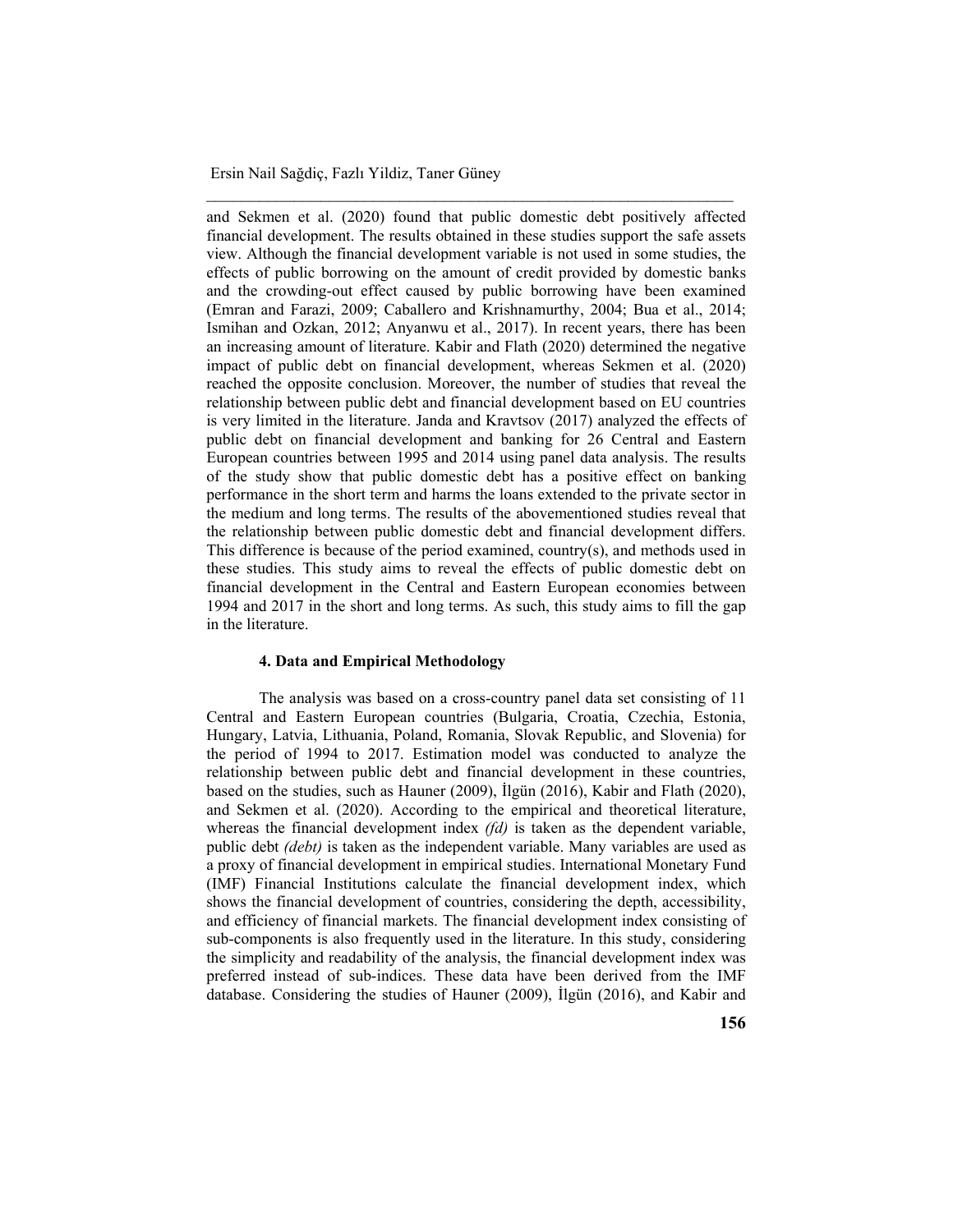Flath (2020), the variable credit by domestic money banks to the government and state-owned enterprises as a percent of GDP is included in the model as a proxy of public domestic debt and derived from the World Bank Global Financial Development Database (GFDD).

In this study, the relationship between public debt and financial development in 11 Central and Eastern European countries was analyzed using the panel data method. In the first part of the analysis, the existence of a long-term relationship between public debt and financial development was determined. In the second part, long- and short-term coefficients between variables were estimated. The existence of a long-term relationship was determined by panel cointegration tests. To ensure that the model to be predicted is efficient and consistent or to avoid the risk of spurious regression, the stationary degrees of the variables were determined first. Because the stationarities of the series vary according to the crosssection dependency of the variables, the cross-sectional dependencies of the series were determined by the Breusch and Pagan (1980)  $CD_{LMI}$  test, since the time dimension of the data set  $(T=24)$  is higher than the cross-sectional dimension of the data set (N=11). After determining the stationarity and cross-section dependency of the variables, the existence of long-term relationships between variables was determined by cointegration tests. Cointegration tests differ depending on the stationarity levels of the series, the cross-sectional dependency, and whether the slope coefficients of the cointegration model are homogeneous. Therefore, the homogeneity of the coefficients in the cointegration equation was determined by the Pesaran and Yamagata (2008) Delta Test, whereas the cross-sectional dependence of the cointegration model was determined by the Breusch and Pagan  $(1980)$  CD<sub>LM1</sub> test.

After this stage of the analysis, the cointegration coefficients of the estimated models were estimated. The cointegration coefficients were estimated by pooled mean group estimator (PMG), mean group estimator (MG), and dynamic fixed effects estimator (DFE) methods based on the panel ARDL model. The estimation equation for the long-term relationship between financial development and public debt using the panel ARDL method is shown in Equation 1.

$$
fd_{it} = \sum_{k=1}^{p} \phi_{ik} fd_{i,t-k} + \sum_{k=0}^{n} \gamma_{ik} debt_{i,t-k} + \mu_{it} + e_{it}
$$
(1)

In Equations 1 and 2, p and *n* represent the lag lengths.  $\gamma_{ik}$  and  $\phi_{ik}$ represent the long-run coefficients of financial development and public debt variables;  $\mu_{it}$  is the unit effects, and  $e_{it}$  is the error term, respectively.

$$
\Delta f d_{it} = \varphi_i \left( \Delta f d_{i,t-1} - \gamma_t f d_{it} \right) + \sum_{k=1}^{p-1} \sigma_{ik} \Delta f d_{i,t-k} + \sum_{k=0}^{n-1} \delta_{ik} \Delta d e b t_{i,t-k} + \mu_{it} + e_{it} \tag{2}
$$

**157**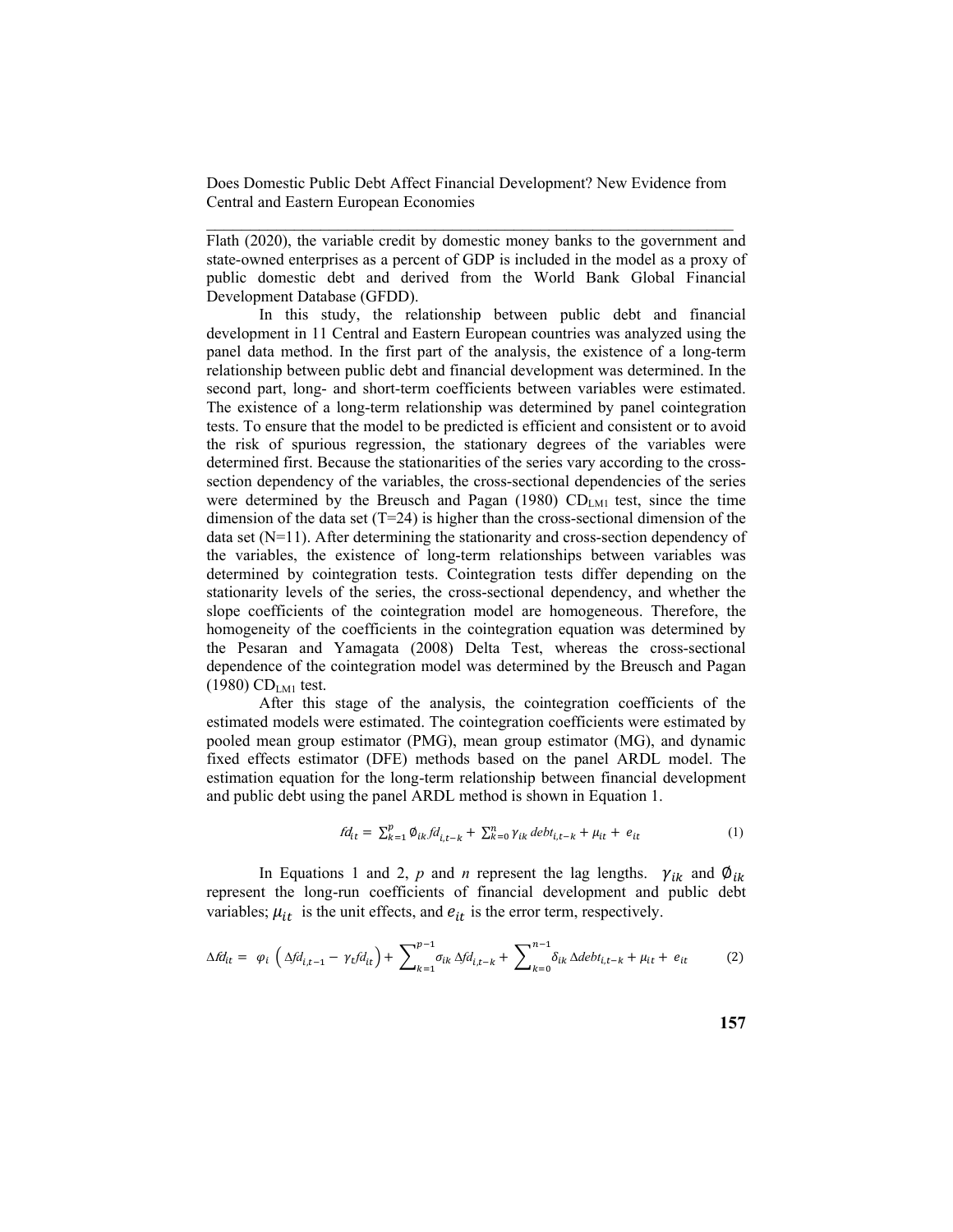The optimal lag length of panel ARDL (1,1) was chosen for PMG estimations following the Schwarz information criterion (SIC). In the literature, tests that determine the cointegration relationship developed by Pedroni (1995) require that all variables included in the analysis be stationary in their differences. However, in the panel ARDL method, the long-term relationship was determined according to the alternative hypotheses specified in Equation 3 that shows there is no cointegration relationship between variables. Equation 4 shows there is a cointegration relationship between variables.

\_\_\_\_\_\_\_\_\_\_\_\_\_\_\_\_\_\_\_\_\_\_\_\_\_\_\_\_\_\_\_\_\_\_\_\_\_\_\_\_\_\_\_\_\_\_\_\_\_\_\_\_\_\_\_\_\_\_\_\_

$$
H_0: \gamma_{1i} = \gamma_{2i} = 0
$$
  
\n
$$
H_1: \gamma_{1i} \neq \gamma_{2i} \neq 0
$$
\n(3)

Critical values determined by Pesaran et al. (2001) were considered in hypothesis tests based on Fisher statistics and Wald statistics based on boundary test approaches. If the statistical values calculated in the panel ARDL method are greater than the critical value of the F statistic, the  $H_0$  hypothesis is rejected. After this stage of the analysis, the long-term equation was estimated. The long-term prediction model is shown in Equation 2. The error correction of the model was also estimated, and the short-term relationship [EC] was obtained. The estimated error correction model is shown in Equation 5.

$$
\Delta f d_{it} = \alpha_{1i} + \sum_{k=1}^{p-1} \beta_{1ik} \Delta f d_{i,t-k} + \sum_{k=0}^{n-1} \beta_{2ik} \Delta debt_{i,t-k} + \eta \Delta f E_{1,it-1} + e_{it}
$$
(5)

Equation 5 estimates the short-term balance between variables and the error correction term. When the error correction term  $EC_{1, it-1}$  is negative and statistically significant, short- and long-term coefficients can be interpreted. The residues  $e_{it}$  in Equation 5 were assumed to be equally independent and normally distributed with zero mean and constant variance. Among the estimators based on the panel ARDL model, the pooled mean group (PMG) estimator developed by Pesaran (1999) is frequently used in the literature. The PMG estimator allows for long-term homogeneity and short-run heterogeneity in constants and parameters. Therefore, the coefficients obtained from PMG estimators have asymptotic and normal distribution (Pesaran et al., 1999). In this study, the PMG estimator was preferred for long-term and short-term coefficient estimation.

### **5. Results and Discussion**

In the first step of the analysis carried out in the study, the stability levels and cross-section dependencies of the variables were determined. Panel unit root tests vary according to the cross-sectional dependencies of the variables. Therefore, initially, the cross-section dependencies of variables were determined by the  $CD<sub>LM1</sub>$ test introduced by Breusch and Pagan (1980). The  $CD<sub>LM1</sub>$  test results show that there was cross-sectional dependency among the variables. Because there is a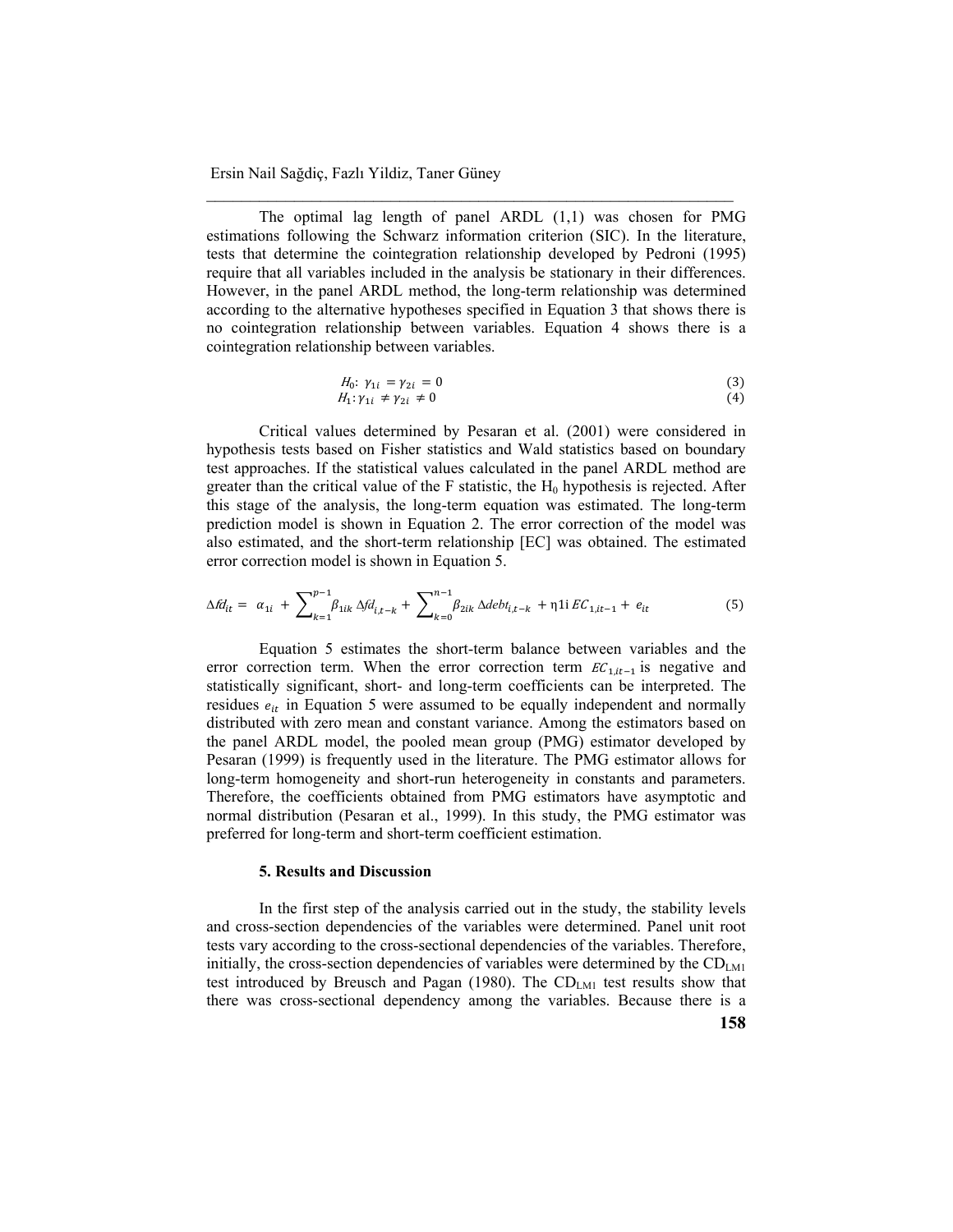cross-sectional dependency in series, the stationarities of the series were determined by the Pesaran (2007) Cross- Sectionally Augmented Dickey-Fuller (CADF) unit root test considering cross-sectional dependency. Second-generation panel unit root test results are shown in Table 2. Results show that all of the variables were stationary at the first difference.

|               |                           | $CD_{LMI}$ Test Results (H <sub>0</sub> There is cross-sectional dependency) |              |          |          |          |          |             |                 |
|---------------|---------------------------|------------------------------------------------------------------------------|--------------|----------|----------|----------|----------|-------------|-----------------|
| Variable      |                           | t statistics                                                                 |              |          | p-value  |          |          |             |                 |
| fd            |                           | 642.4823                                                                     |              |          | 0.000    |          |          |             |                 |
| debt          |                           | 251.1692                                                                     |              |          | 0.000    |          |          |             |                 |
|               |                           | <b>Results of Panel Unit Root Test</b>                                       |              |          |          |          |          |             |                 |
|               |                           |                                                                              | lags         | t-bar    | cvl0     | c v 5    | cvl0     | $Z/t$ -bar] | <i>p</i> -value |
| fd            | Constant                  |                                                                              | $\theta$     | $-2.021$ | $-2.140$ | $-2.250$ | $-2.450$ | $-0.859$    | 0.195           |
|               |                           |                                                                              | 1            | $-1.843$ | $-2.140$ | $-2.250$ | $-2.450$ | $-0.249$    | 0.402           |
| fd            | Constant and Trend        |                                                                              | $\theta$     | $-2.440$ | $-2.140$ | $-2.250$ | $-2.450$ | $-2.290$    | 0.011           |
|               |                           |                                                                              | 1            | $-2.294$ | $-2.660$ | $-2.760$ | $-2.960$ | 0.093       | 0.537           |
| $\Delta f d$  | Constant                  |                                                                              | $\theta$     | $-5.204$ | $-2.140$ | $-2.250$ | $-2.450$ | $-11.741$   | 0.000           |
|               |                           |                                                                              | 1            | $-3.628$ | $-2.140$ | $-2.250$ | $-2.450$ | $-6.353$    | 0.000           |
| $\Delta f d$  | Constant and Trend        |                                                                              | $\theta$     | -5.577   | $-2.660$ | $-2.760$ | $-2.960$ | $-11.615$   | 0.000           |
|               |                           |                                                                              |              | $-4.381$ | $-2.660$ | $-2.760$ | $-2.960$ | $-7.351$    | 0.000           |
| debt          | Constant                  |                                                                              | $\theta$     | $-1.621$ | $-2.140$ | $-2.250$ | $-2.450$ | 0.510       | 0.695           |
|               |                           |                                                                              | 1            | $-1.353$ | $-2.140$ | $-2.250$ | $-2.450$ | 1.426       | 0.923           |
| debt          | <b>Constant and Trend</b> |                                                                              | $\theta$     | $-2.374$ | $-2.660$ | $-2.760$ | $-2.960$ | $-0.194$    | 0.423           |
|               |                           |                                                                              |              | $-2.154$ | $-2.660$ | $-2.760$ | $-2.960$ | 0.594       | 0.724           |
| $\Delta$ debt | Constant                  |                                                                              | $\mathbf{0}$ | $-4.032$ | $-2.140$ | $-2.250$ | $-2.450$ | $-7.733$    | 0.000           |
|               |                           |                                                                              | 1            | $-2.866$ | $-2.140$ | $-2.250$ | $-2.450$ | $-3.748$    | 0.000           |
| $\Delta$ debt | Constant and Trend        |                                                                              | $\theta$     | $-4.134$ | $-2.660$ | $-2.760$ | $-2.960$ | $-6.470$    | 0.000           |
|               |                           |                                                                              | 1            | $-3.095$ | $-2.660$ | $-2.760$ | $-2.960$ | $-2.764$    | 0.003           |

**Table 2. Results of Panel Unit Root Test and Cross Section Dependence Test** 

After determining the cross-sectional dependencies and stationarity levels of the series, a cointegration test was used to determine the existence of a longterm relationship. Cointegration tests depend on the cross-section dependence of the estimated models and the homogeneity of the slope coefficients in cointegration model. Therefore, the homogeneity of the coefficients in the cointegration equation was determined by the Pesaran and Yamagata (2008) Delta Test, whereas the cross-section dependence of the cointegration model was determined by the Breusch and Pagan (1980) CD<sub>LM1</sub> test. Test results are summarized in Table 3. According to the test results, the existence of cross-sectional dependency in cointegration model and the slope coefficients in the model were heterogeneous.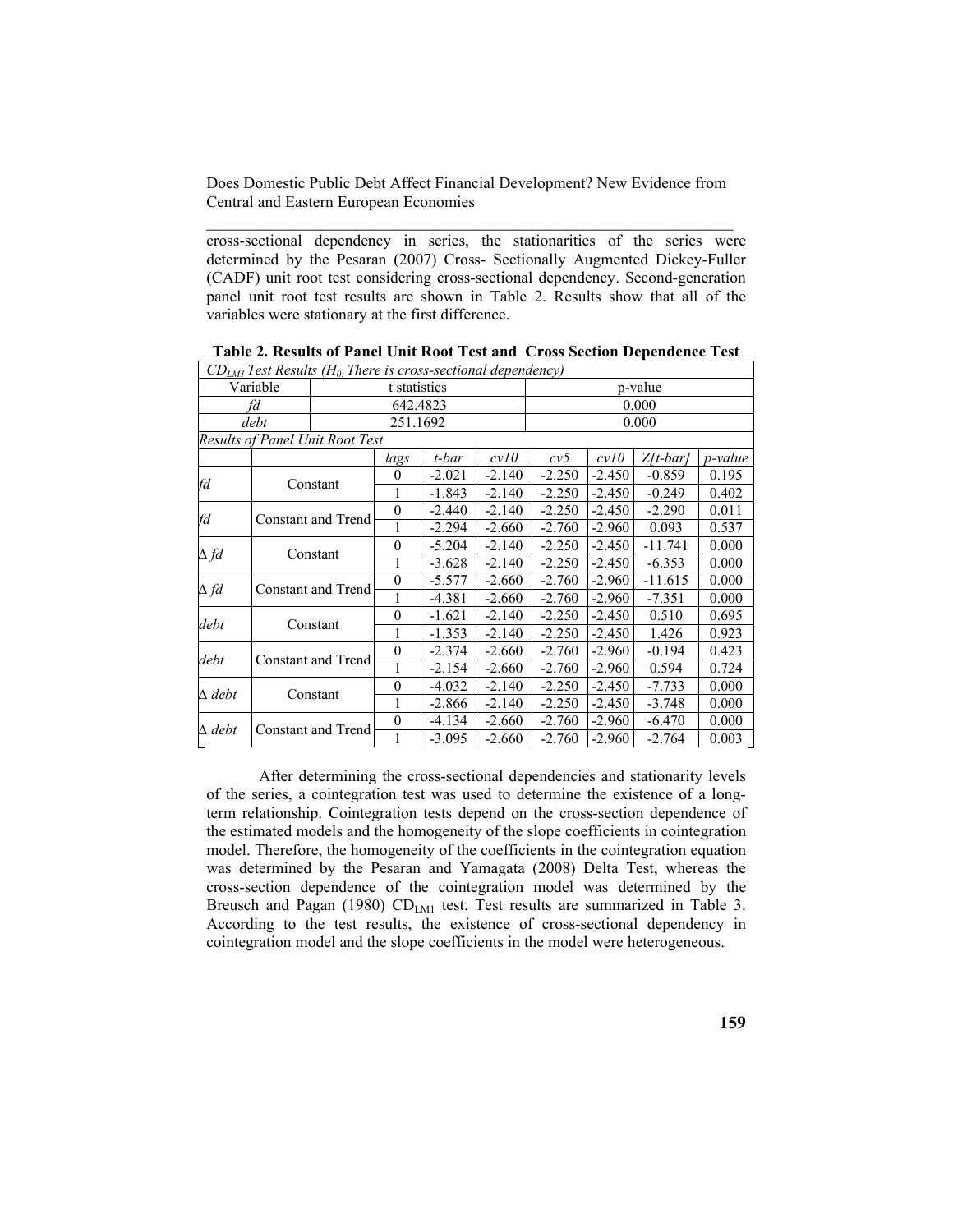| <b>Table 3. Homogeneity and Cointegration Test Results</b>  |                                |                       |                   |  |  |
|-------------------------------------------------------------|--------------------------------|-----------------------|-------------------|--|--|
|                                                             |                                | <b>Statistic</b>      | p-value           |  |  |
| Homogeneity<br>$(H0: Slope coefficients are$<br>homogenous) | Delta Tilde<br>Delta Tilde adj | 1.720<br>$-1.409$     | 0.043<br>0.033    |  |  |
| Cross-sectioanel Depence (Model)                            | $CD_{LMI}$                     | 80.657                | 0.014             |  |  |
| Cointegration Test Results (LM Bootstrap)                   |                                |                       |                   |  |  |
|                                                             | <b>Statistic</b>               | Asymptotic<br>p-value | Bootstrap p-value |  |  |
|                                                             | 2.938                          | 0.082                 | 0.178             |  |  |

\_\_\_\_\_\_\_\_\_\_\_\_\_\_\_\_\_\_\_\_\_\_\_\_\_\_\_\_\_\_\_\_\_\_\_\_\_\_\_\_\_\_\_\_\_\_\_\_\_\_\_\_\_\_\_\_\_\_\_\_

Hence, the cointegration relationship between variables was tested with Westerlund and Edgerton (2007) LM Bootstrap Cointegration Test considering cross-sectional dependence and heterogeneity. Table 3 summarizes the cointegration test results. According to the LM bootstrap cointegration test result, the null hypothesis that there is a long-term relationship between variables is accepted. Based on this result, it was determined that there is a long-term relationship between the financial development level and public domestic debt between 1994 and 2017 in Central and Eastern European countries. PMG estimator based on panel ARDL method was used for long- and short-term estimations between public domestic debt and financial development. Long- and short-term coefficients between financial development and public domestic debt based on the PMG estimator are presented in Table 4.

| Table 7. Results of Equip and Short Term Coemetents of Figure |                  |                 |                                      |       |  |  |  |
|---------------------------------------------------------------|------------------|-----------------|--------------------------------------|-------|--|--|--|
| <b>Results of PANEL</b>                                       |                  |                 |                                      |       |  |  |  |
| Long Term<br>(debt)                                           |                  | $(\varphi_i)$   | <b>Short Term</b><br>$(\Delta$ debt) |       |  |  |  |
| $-0.457(0.000)$                                               |                  | $-0.093(0.087)$ | $-0.073(0.076)$                      |       |  |  |  |
| Hausman Test: $MG\text{-}PMG = 0.00$ (0.63)                   |                  |                 |                                      |       |  |  |  |
| <b>Short Term Coefficients for Countries (PMG)</b>            |                  |                 |                                      |       |  |  |  |
| Country                                                       | EC $(\varphi_i)$ |                 | $\Delta$ debt                        |       |  |  |  |
| Bulgaria                                                      | $-0.6170$        | 0.000           | 0.0407                               | 0.004 |  |  |  |
| Croatia                                                       | $-0.1449$        | 0.000           | $-0.1259$                            | 0.000 |  |  |  |
| Czechia                                                       | $-0.0007$        | 0.000           | 0.0474                               | 0.000 |  |  |  |
| Estonia                                                       | $-0.0615$        | 0.000           | $-0.2291$                            | 0.000 |  |  |  |
| Hungary                                                       | $-0.0607$        | 0.000           | 0.2272                               | 0.009 |  |  |  |
| Latvia                                                        | $-0.0391$        | 0.000           | $-0.0418$                            | 0.000 |  |  |  |
| Lithuania                                                     | $-0.0437$        | 0.000           | $-0.1489$                            | 0.000 |  |  |  |
| Poland                                                        | 0.0610           | 0.000           | $-0.2267$                            | 0.000 |  |  |  |
| Romania                                                       | $-0.0684$        | 0.000           | $-0.1185$                            | 0.000 |  |  |  |
| Slovak Republic                                               | $-0.0215$        | 0.010           | $-0.0709$                            | 0.000 |  |  |  |
| Slovenia                                                      | $-0.0443$        | 0.000           | $-0.1588$                            | 0.000 |  |  |  |

**Table 4. Results of Long and Short Term Coefficients of PMG** 

Note:  $\varphi_i$  is the error correction term.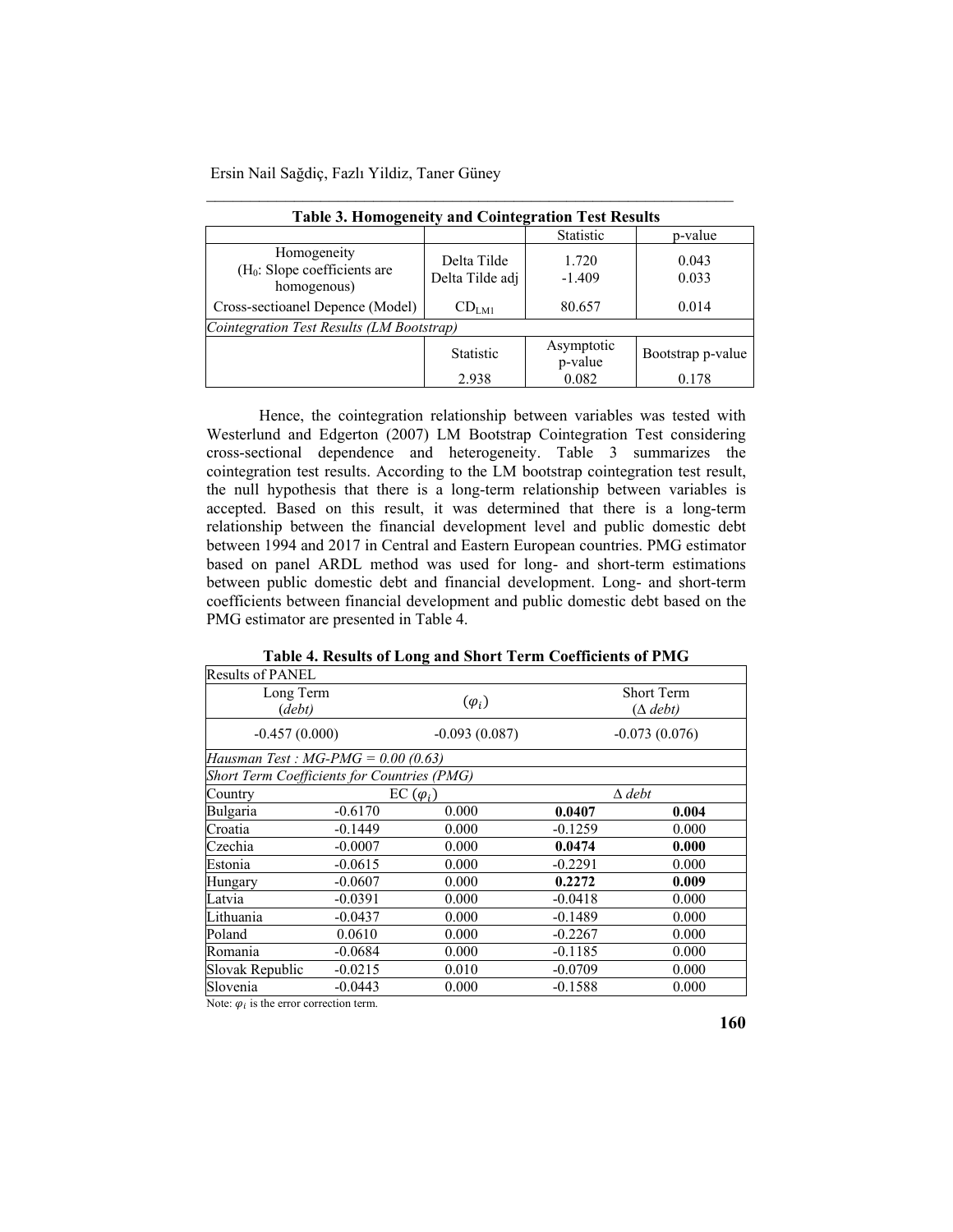From the results obtained from the PMG estimator, public domestic debt has a negative and statistically significant effect on financial development in both the short and long terms between 1994 and 2017 in Central and Eastern European countries. The fact that the error term is negative and statistically significant indicates that the public domestic debt harms the financial development level in the short run, and at the same time, deviations due to the stationary series will stabilize in the long run. The results obtained support the cointegration test results. Longterm coefficient results show that financial development decreases approximately 0.45% as public domestic debt increases 1%. In the short term, an increase of 1% in public domestic debt decreases the level of financial development by 0.073%. The negative impact of public domestic debt on the financial development level in the relevant countries is more effective in the long run, although it is also effective in the short term. Error correction terms are significant and negative at the country level in all countries except Poland. In the short run, whereas public domestic debt harms the financial development level throughout the panel, it is seen that this effect is positive in other countries, such as Bulgaria, Czechia, and Hungary. In other countries, it has been determined that public domestic debt harms financial development in both the short and long terms. These results are consistent with the results of the study by Janda and Kravtsov (2017) for Central and Eastern European countries.

#### **6. Conclusions and Policy Recommendations**

In this study, the relationship between public debt and financial development in 11 Central and Eastern European countries was investigated using the panel data method. Before determining the existence of a long-term relationship between public debt and financial development with the cointegration test, the cross-section dependence of the variables and the cointegration model, the stationarities of the variables, the homogeneity of the slope coefficients in the cointegration model were determined first. The cointegration test results show the existence of a long-term relationship between public domestic debt and financial development in these countries for the period of 1994 to 2017. The estimation of the short- and long-term coefficients was determined by the PMG estimator based on the panel ARDL model. According to the results obtained from the PMG estimator, it is determined that public debt harms financial development in both the short and long terms throughout the panel. The determination of the error term as negative and statistically significant indicates that public domestic debt harms the financial development level in the short run, and deviations because of the stagnation of the series will stabilize in the long run. Long-term coefficient results show that financial development decreases approximately 0.45% as public domestic debt increases 1%. In the short term, an increase of 1% in public domestic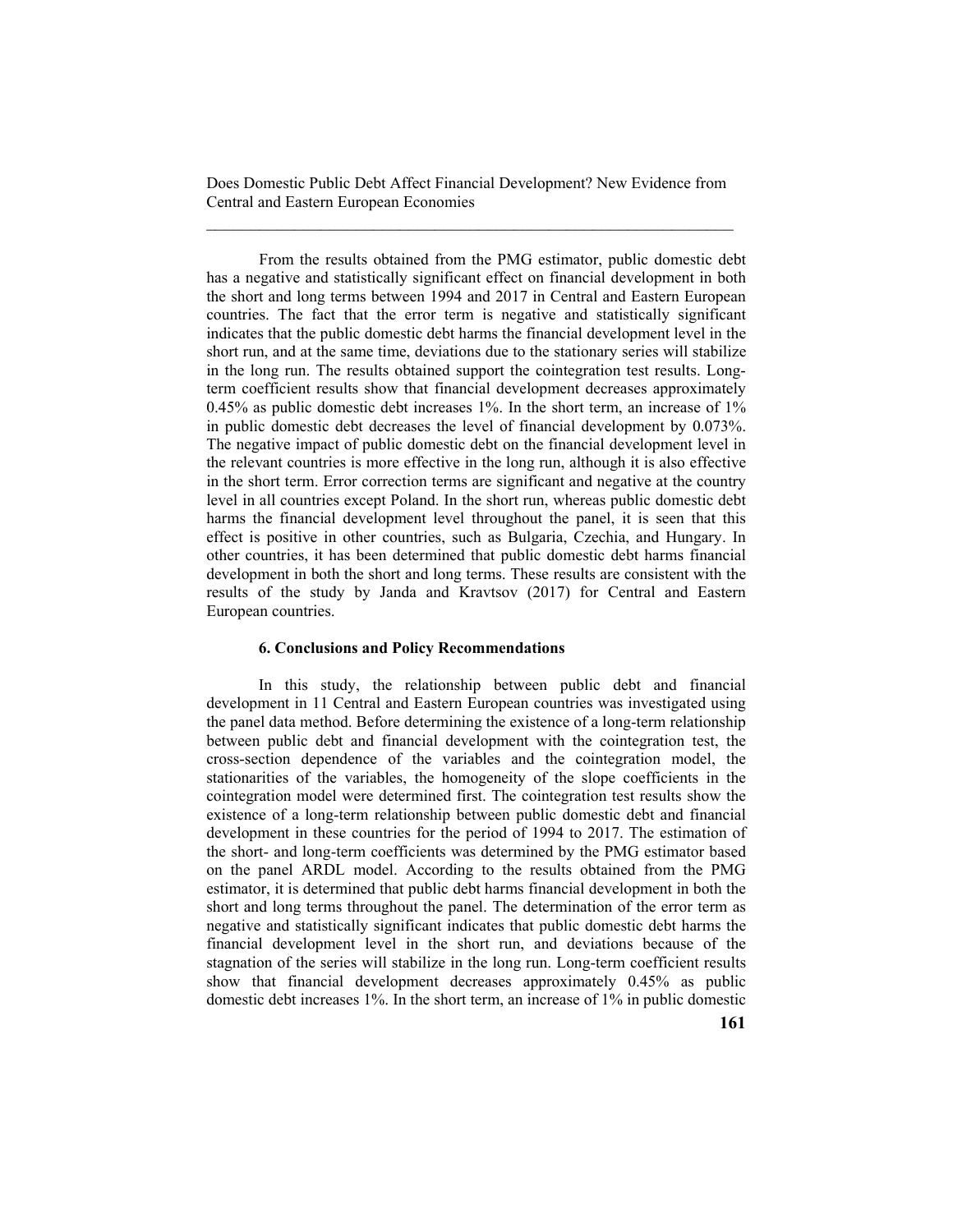debt decreases the level of financial development by 0.073%. Based on this, it has been concluded that public domestic debt is more effective in the long term for the relevant countries. These results are consistent with the literature and confirms the results obtained by Janda and Kravtsov (2017). The results also support the "crowding-out" and "lazy banks" views, which indicate the negative impact of public debt on financial markets in Central and Eastern European countries. The increase in public domestic debt from the banking sector will adversely affect the development of financial development and financial depth by reducing the volume of loans to be made available to the private sector. In this framework, there will be a crowding-out effect from public borrowing, which replaces private sector borrowing in the loan portfolios of the banking sector. Considering that the financial markets in the Central and Eastern European countries started to form in the 1980s and began to deepen in parallel with the international financial markets after the 2000s, it can be concluded that the financial markets in these countries were negatively affected by the fiscal policies and economic interventions of the State. In this process supported by effective monetary policies, States frequently resort to public debt to gain the depth of the bond markets and therefore, the financial markets. However, although this strategy was expected to support financial development in Central and Eastern European countries, it made the banking system in these countries lazy. Therefore, the diversity of financial products has decreased, and financial assets have not developed and financial markets have not deepened and the speed of financial development slows down.

\_\_\_\_\_\_\_\_\_\_\_\_\_\_\_\_\_\_\_\_\_\_\_\_\_\_\_\_\_\_\_\_\_\_\_\_\_\_\_\_\_\_\_\_\_\_\_\_\_\_\_\_\_\_\_\_\_\_\_\_

The coefficient results obtained in the short term appear to be positive in Bulgaria, Czechia, and Hungary. It has been determined that in these countries, public domestic debt contributes to the development of financial markets in the short term. The results support the theoretical short-term "safe assets" view. It is noteworthy that the financial development index in these countries is higher than the other countries included in the analysis. From this point of view, secure assets provided by the State in the relevant countries have had a positive impact on financial markets in the short term. This situation has many reasons. First of all, macroeconomic policies implemented in the adaptation process to the free market economy may be the main reason for this situation. In the literature, factors such as high inflation, the frequency of sudden inflows and outflows of foreign capital, the need for external funding, institutional and regulatory factors, economic growth, political factors, and the level of democracy, constitute an important area of research, and that may be the main factors affecting the development of financial markets in these countries. Also, the weakening of the effectiveness of fiscal policy instruments and policies covering public expenditures, public revenues, and public borrowing policies that diverge from fiscal discipline causes adverse effects on financial markets due to deteriorating budget financing. Because of similar adaptation problems in transition economies, these factors may have an impact on financial markets. Generally, these results are important in terms of showing the negative impact of government interventions in the economic field through public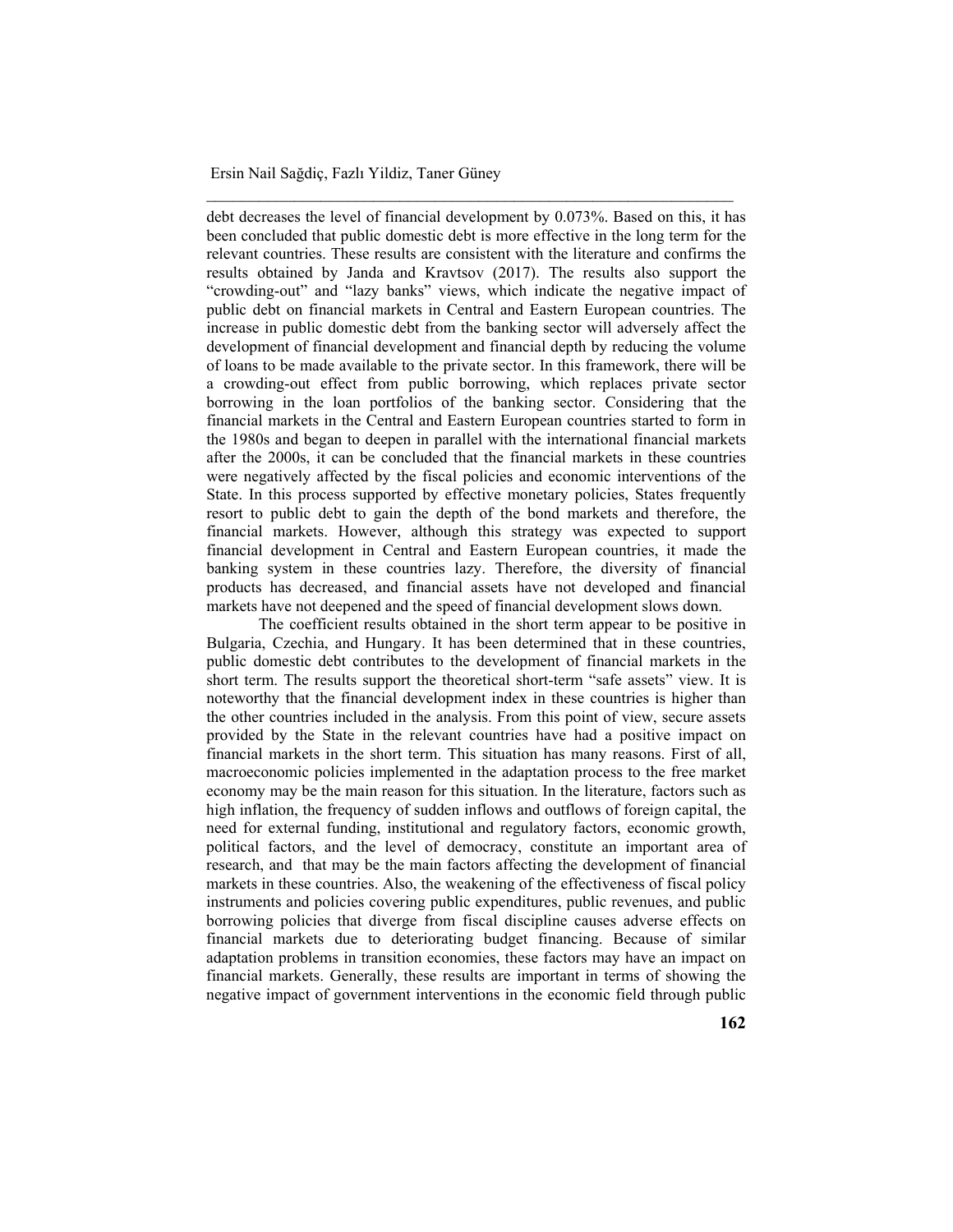domestic borrowing in transition economies on financial markets. In future studies on this subject, it is necessary to focus on how the institutional and regulatory factors, macroeconomic factors, and financial factors of transition economy countries can affect the financial markets of the countries.

# **REFERENCES**

[1] **Altaylıgil, Y.B., Akkay, R.C. (2013),** *The Effect of The Domestic Debt on The Financial Development: A Case Study For Turkey*. I*nternational Journal of Economics and Finance*, 5(5): 64-74;

[2] **Anyanwu, A., Gan, C., Hu, B. (2017),** *Government Domestic Debt, Private Sector Credit, and Crowding Out Effect in Oil-Dependent Countries*. *Journal of Economic Research,* 22: 127-151;

[3] **Aschauer, D.A. (1989),** *Does Public Capital Crowd Out Private Capital***?**. *Journal of Monetary Economics*, 24(2): 171-188;

[4] **Bua, G., Pradelli, J., Presbito, A.F. (2014),** *Domestic Public Debt in Low-Income Countries Trends and Structure*. *Review of Development Finance*, 4: 1- 19;

[5] **Breusch, T.S., Pagan, A.R. (1980),** *The Lagrange Multiplier Test and Its Applications to Model Specification in Econometrics*. *The Review of Economic Studies,* 47(1): 239-253;

[6] **Caballlero, R., Krishnamurthy, A. (2004),** *Fiscal Policy and Financial Depth*. NBER Working Paper, No: 10532;

[7] **Christensen, J. (2004),** *Domestic Debt Markets in Sub-Saharan Africa*. IMF Working Paper, No:04/46;

[8] **Emran, M.S., Farazi, S. (2009),** *Lazy Banks? Government Borrowing and Private Credit in Developing Countries*. Retrieved from https://ssrn.com/ abstract=1418145;

[9] **Ersoy, İ. (2012),** *Government Debt vs. Financial Depth Dilemma in Developing Countries: The Case of Turkey*. *Acta Oeconomica,* 62(3): 345-362; [10] **Grosu, A.C., Pintilescu, C., Zugravu, B. (2021)***, Trends in Public Debt* 

*Sustainability in Central and Eastern EU Countries*. Post-communist Economies; [11] **Hauner, D. (2008),** *Credit to Government and Banking Sector Performance*. *Journal of Banking & Finance*, 32:1449-1507;

[12] **Hauner, D. (2009),** *Credit to Government and Banking Sector Performance*. *Journal of Development Economics,* 88:171-183;

[13] **Ismıhan, M., Ozkan, F.G. (2012),** *Public Debt and Financial Development: A Theoretical Exploration*. *Economics Letters,* 115:348-351;

[14] **İlgün, M.F. (2016),** *Financial Development and Domestic Public Debt in Emerging Economies: A Panel Cointegration Analysis*. *Journal of Applied Economics and Business Research,* 6(4):284-296;